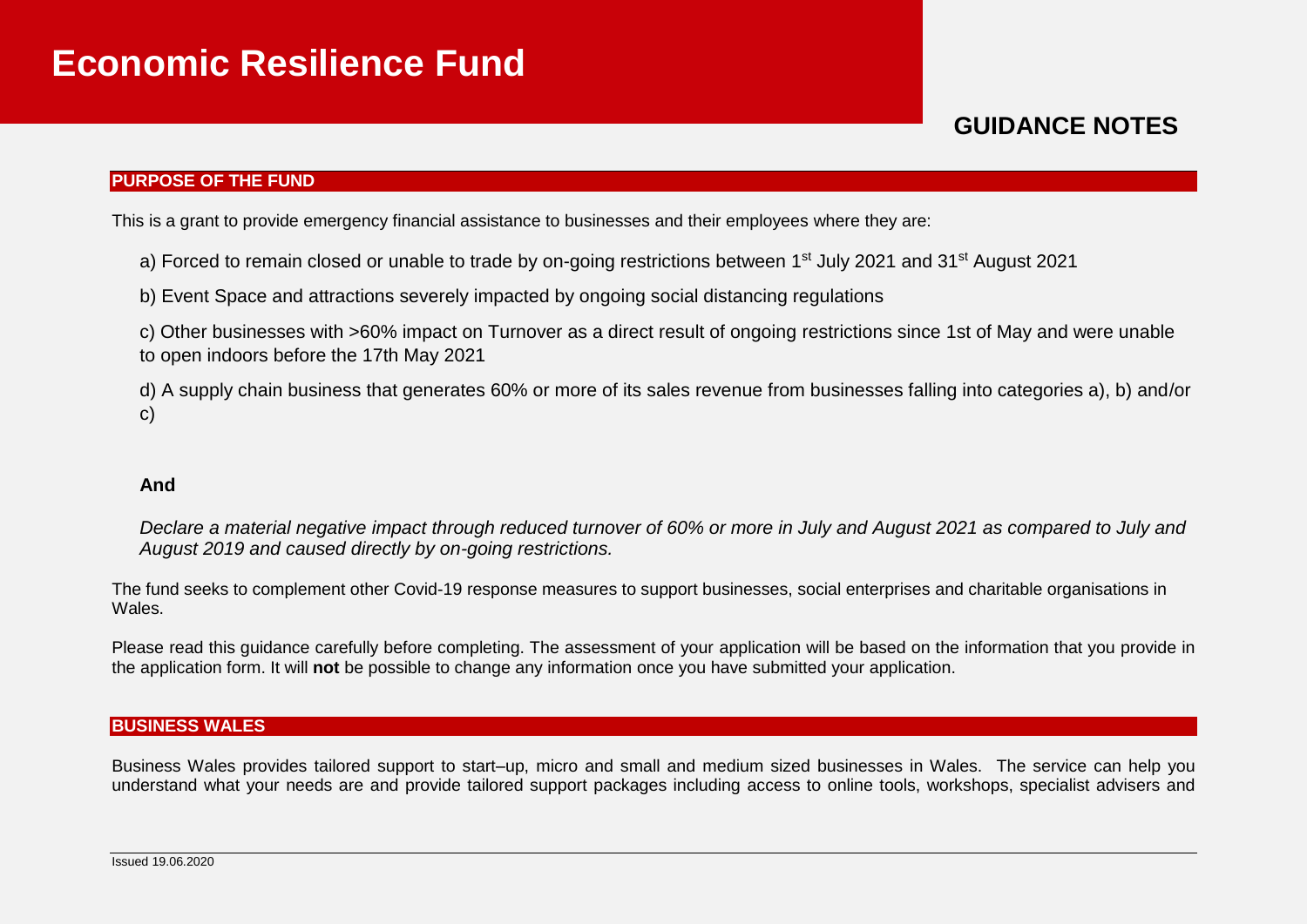mentors. In addition to working with you on a business diagnostic and action plan, our advisers can also provide targeted financial advice and access other support that you might benefit from.

To find out more, please visit [www.businesswales.gov.wales.](http://www.businesswales.gov.wales/)

#### **WELSH GOVERNMENT'S ECONOMIC CONTRACT**

The Welsh Government's Economic Action Plan drives change in policy and delivery to create an economy of inclusive growth that boosts our wealth and wellbeing and narrows inequalities. The Economic Contract frames a new relationship with business based upon the principle of public investment with a social purpose to help businesses respond to the challenges of the future.

#### **Economic Resilience Fund – WHO CAN APPLY ?**

Sole Traders / Partnerships and Limited companies that meet the following criteria can apply for this grant:

#### **Sole Traders / Partnerships – Eligibility Criteria**

- $\checkmark$  Employing at least 1 person through PAYE *Please note the 1 employee must be a full time equivalent (FTE) i.e. 30 hours. This can be made up of part time staff but must equal to at least 1 FTE and can include the owner.*
- $\checkmark$  Headquartered in Wales or have an operating address and employ people in Wales
- $\checkmark$  Have a minimum of 60% reduction in turnover (compared to the same period in 2019 or a similar period in 2020 if a new business in the last 12 months) as a result of the restrictions introduced
- $\checkmark$  Businesses need to be VAT registered (As of 4<sup>th</sup> December 2020) with an annual turnover exceeding £85k prior to the Covid 19 pandemic, or
- $\checkmark$  Sector exempt from VAT with a turnover exceeding £85k. Details of VAT exemption can be found at: *[https://www.gov.uk/guidance/vat-exemption-and-partial-exemption](https://eur01.safelinks.protection.outlook.com/?url=https%3A%2F%2Fwww.gov.uk%2Fguidance%2Fvat-exemption-and-partial-exemption&data=02%7C01%7CErica.Morgan%40gov.wales%7Ce9db94f413804678a32008d7e1f33171%7Ca2cc36c592804ae78887d06dab89216b%7C0%7C0%7C637226306924339266&sdata=Ree8bDShE0CMmfr%2BcmbEPkGF1Dz4Dhff0pFWIvG%2BxbE%3D&reserved=0)*
- $\overline{A}$  A fully constituted and trading partnership, community interest company, co-operative society or community amateur sports club
- $\checkmark$  Supported businesses must aim to maintain employment for 12 months
- $\checkmark$  Only one application per business
- Applications to be submitted by the business owner and **not agents** acting on their behalf. Applications submitted by an agent on behalf of businesses **will be rejected**.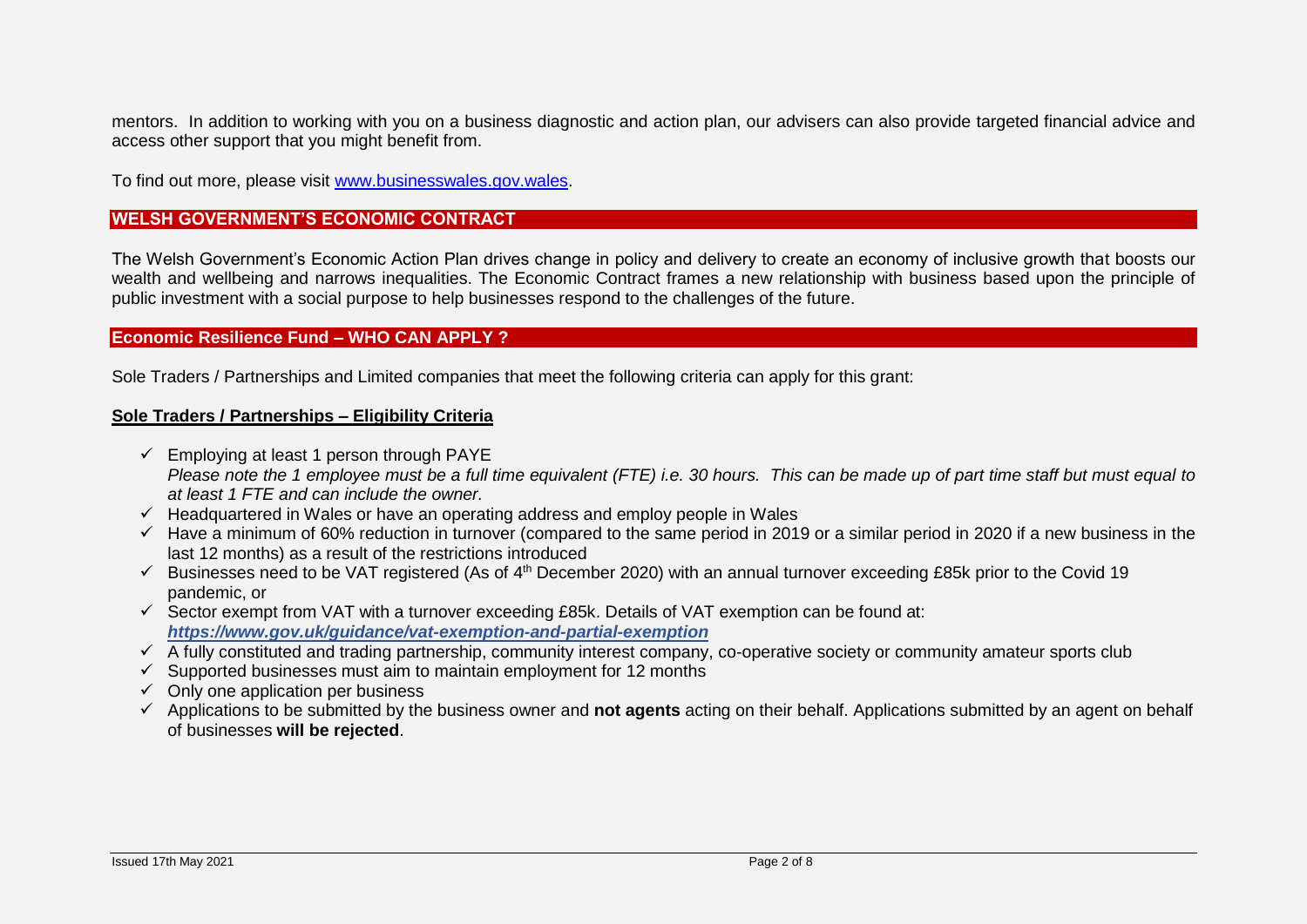## **Other Notes - Eligibility Criteria**

- Businesses with a turnover below £85k p.a. may still be eligible and should apply through their Local Authority
- Social enterprises **are eligible** if they meet the above eligibility criteria
- $\checkmark$  Charities are eligible but turnover must exceed £85k https://www.gov.uk/find-charity-information
- $\checkmark$  The Welsh Government considers businesses and organisations eligible for this grant even if they have received funding from Economic Resilience Fund - Phase 1/2/3/SSF 1/SSF 2 and / or Non Domestic Rates (NDR) linked Grant(s). As well as those who have received funding through Self Employment Scheme (SEIS) / Third sector fund (for the same time period (July / August 2021)
- $\checkmark$  Please be aware that the following activities are not eligible for funding from this scheme, (1) party political purposes; (2) the promotion of particular secular, religious or political views; (3) gambling; (4) pornography; (5) offering sexual services; (6) any kind of illegal activities; or (7) any kind of activity which in our opinion could bring the Welsh Government into disrepute.

# **Subsidy Control**

The UK Government and the EU have now agreed a deal on their future relationship which requires changes to the former State Aid legal framework. Welsh Government is finalising a new framework which will apply to this fund and further details will be published once agreed, and will form part of the offer letter should your application be successful.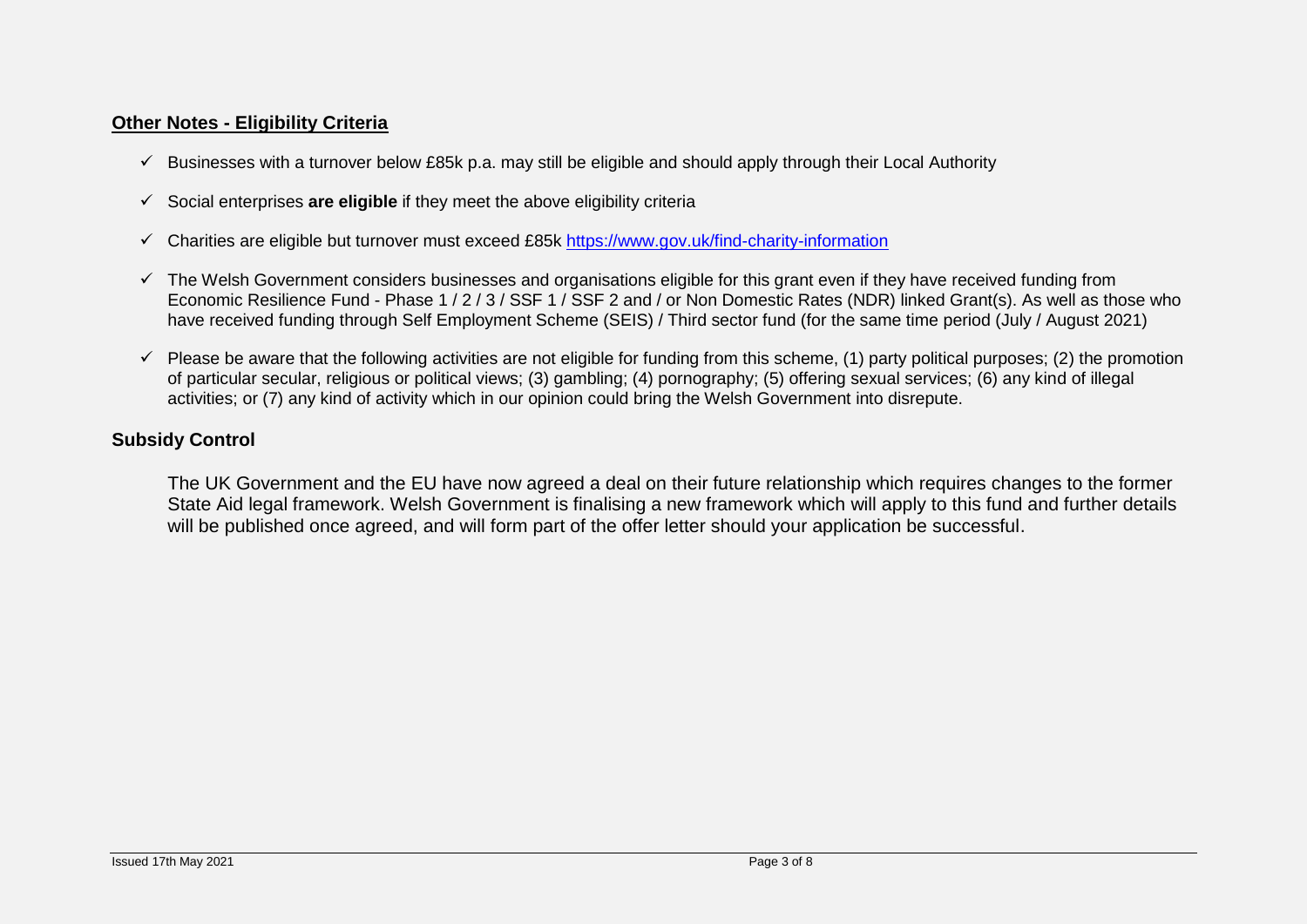## **ECONOMIC RESILIENCE FUND - HOW MUCH CAN YOU APPLY FOR?**

For businesses that meet the above criteria, the following grant awards are available:

| <b>Number of</b><br>FTE's | <b>Forced to remain</b><br>closed or unable to<br>trade by on-going<br>restrictions between<br>1st July 2021 and 31st<br>August 2021 | <b>Event Space and</b><br>attractions severely<br>impacted by ongoing social<br>distancing regulations | Other businesses with >60%<br>impact on Turnover as a<br>direct result of ongoing<br>restrictions since 1st of May<br>and were unable to open<br>indoors before the 17th May<br>2021 | A supply chain business that<br>generates 60% or more of its<br>sales revenue from<br>businesses falling into<br>categories a), b) and/or c) |
|---------------------------|--------------------------------------------------------------------------------------------------------------------------------------|--------------------------------------------------------------------------------------------------------|--------------------------------------------------------------------------------------------------------------------------------------------------------------------------------------|----------------------------------------------------------------------------------------------------------------------------------------------|
| $1-3$ FTE                 | £5,000                                                                                                                               | £3,500                                                                                                 | £2,500                                                                                                                                                                               | £2,500                                                                                                                                       |
| 4-9 FTE                   | £10,000                                                                                                                              | £7,000                                                                                                 | £5,000                                                                                                                                                                               | £5,000                                                                                                                                       |
| 10-49 FTE                 | £15,000                                                                                                                              | £12,000                                                                                                | £7,500                                                                                                                                                                               | £7,500                                                                                                                                       |
| 50-99 FTE                 | £20,000                                                                                                                              | £15,000                                                                                                | £10,000                                                                                                                                                                              | £10,000                                                                                                                                      |
| $100 + FTE$               | £25,000                                                                                                                              | £20,000                                                                                                | £15,000                                                                                                                                                                              | £15,000                                                                                                                                      |

FTE – Full Time Equivalent (30hrs or more)

To calculate the FTE figure, you take the total hours of part time staff / 30 + number of full time staff (over 30hrs). If the job is less than 15 hours per week you should round up the hours to make 30 as a single FTE.

All applications will be considered on an individual basis and payment of this grant is at the absolute discretion of the Welsh Government. **There is no appeals process.**

**ECONOMIC RESILIENCE FUND - HOW TO APPLY**

You can apply for the grant via the online application form <https://businesswales.gov.wales/coronavirus-advice/>

The ERF Economic Resilience Fund is open to applications from 13<sup>th</sup> July 2021 until midday 27<sup>th</sup> July 2021.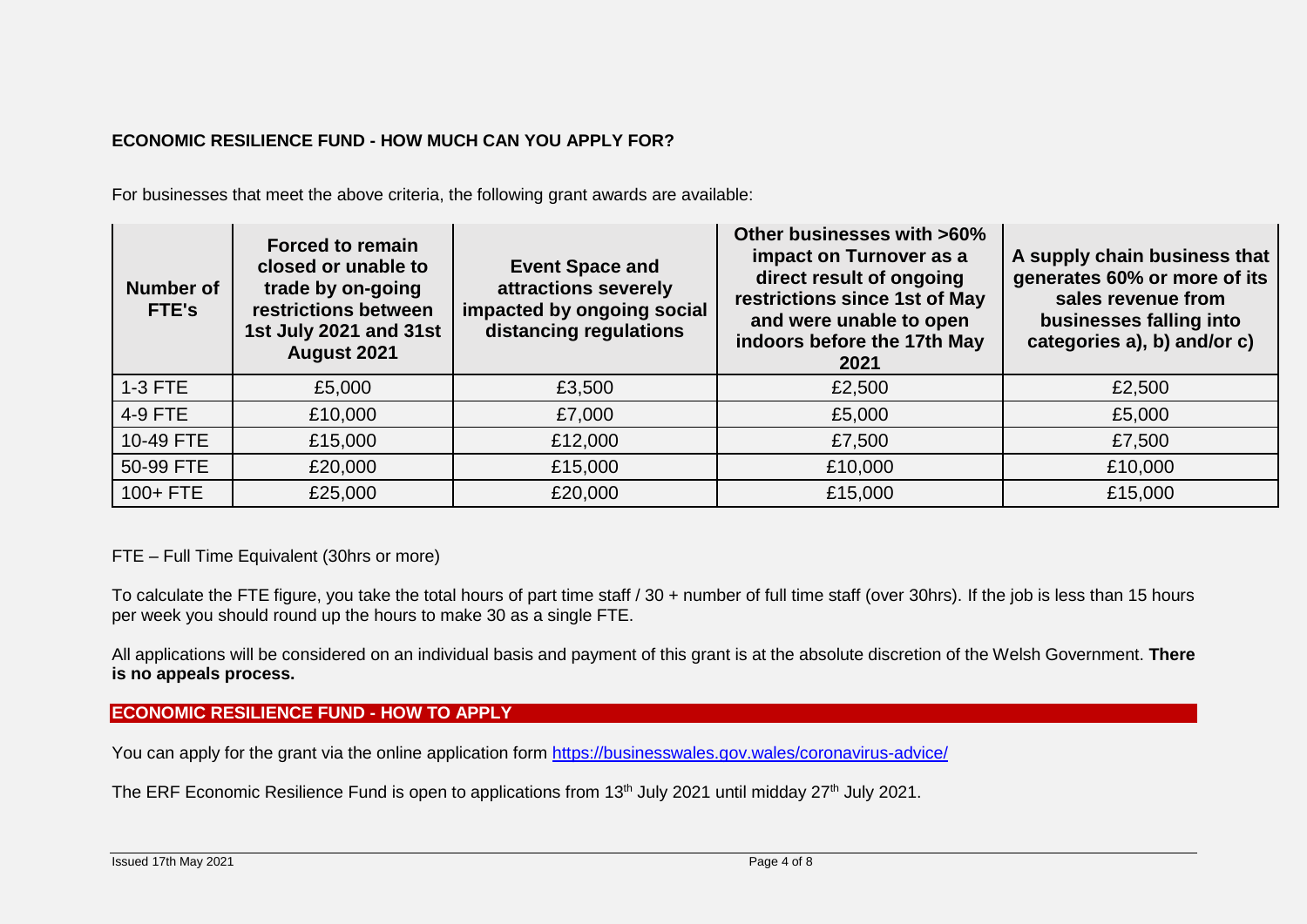The Welsh Government has absolute discretion on the duration and terms of the fund.

All applications submitted with incomplete or incorrect data, **will be rejected**.

## **ECONOMIC RESILIENCE FUND - GUIDANCE ON COMPLETING THE FORM**

The following pages outline the information required to complete the application.

#### **Note**

Please ensure that you accept cookies when accessing the website and application form

#### **Section 1** – **Your Personal Details**

This part asks for information about you 'the applicant'.

The application must be completed by an Authorised Signatory of the business. An Authorised Signatory can be one of the following:

- Director: a registered director of a company:
- Trustee: a registered trustee of a charity;
- Partner: a designated partner/member of a limited liability partnership or a legal partner within a business;
- Proprietor: owner of a business

#### **Section 2 – Information About Your Business**

Please provide information about your business.

Please ensure you submit a correct email address as all correspondence relating to your grant application will be emailed to this address

To be eligible for support you must either be:

- A business registered with Companies House or the Charity Commission and with a turnover above £85,000
- a VAT registered business with a turnover of £85k or over
- a VAT exempt business with a turnover of £85k or over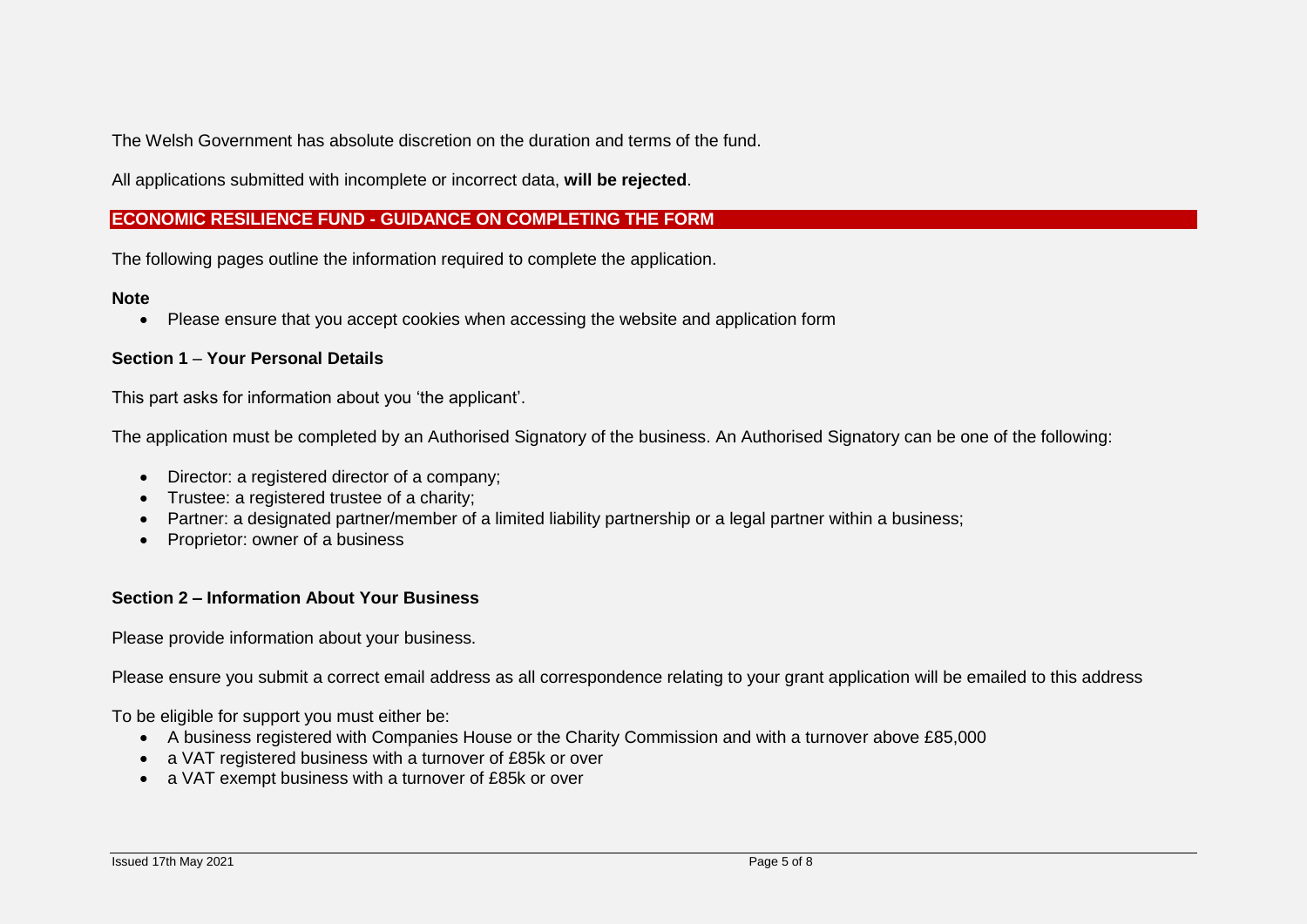You will be asked to provide either the registered company number or VAT number to enable us to validate your business.

Please ensure all the information is correct. **Any application containing incorrect data will not be processed and your application will be rejected.**

#### **Section 3 – Impact of restrictions on your business**

Please outline how the continuing restrictions announced on the xxx June have had an impact on your business. For instance in this section you should note how the restrictions will lead to a reduction in turnover of over 60%

#### **Section 4 – Fund Information**

Please outline the amount you are applying for and provide details of other public sector support received to date.

There are 3 different sections for previous funds:

De Minimis – This section is for any De Minimis Funding in the last 3 years

Covid 19 Temporary Framework – This is for any Covid related funding since April 2020 (this includes ERF 1 /2 / 3).

Welsh Government Subsidy Control – This is for any funding since the 1<sup>st</sup> January 2021

If the business has received funds through the Culture Recovery Fund for the same time period (July / August 2021), then they are ineligible for this fund.

If the business has received funding for costs for the same time period from funds such as the Be Active Wales Fund or the Communities Resilience Fund then they are ineligible for this fund.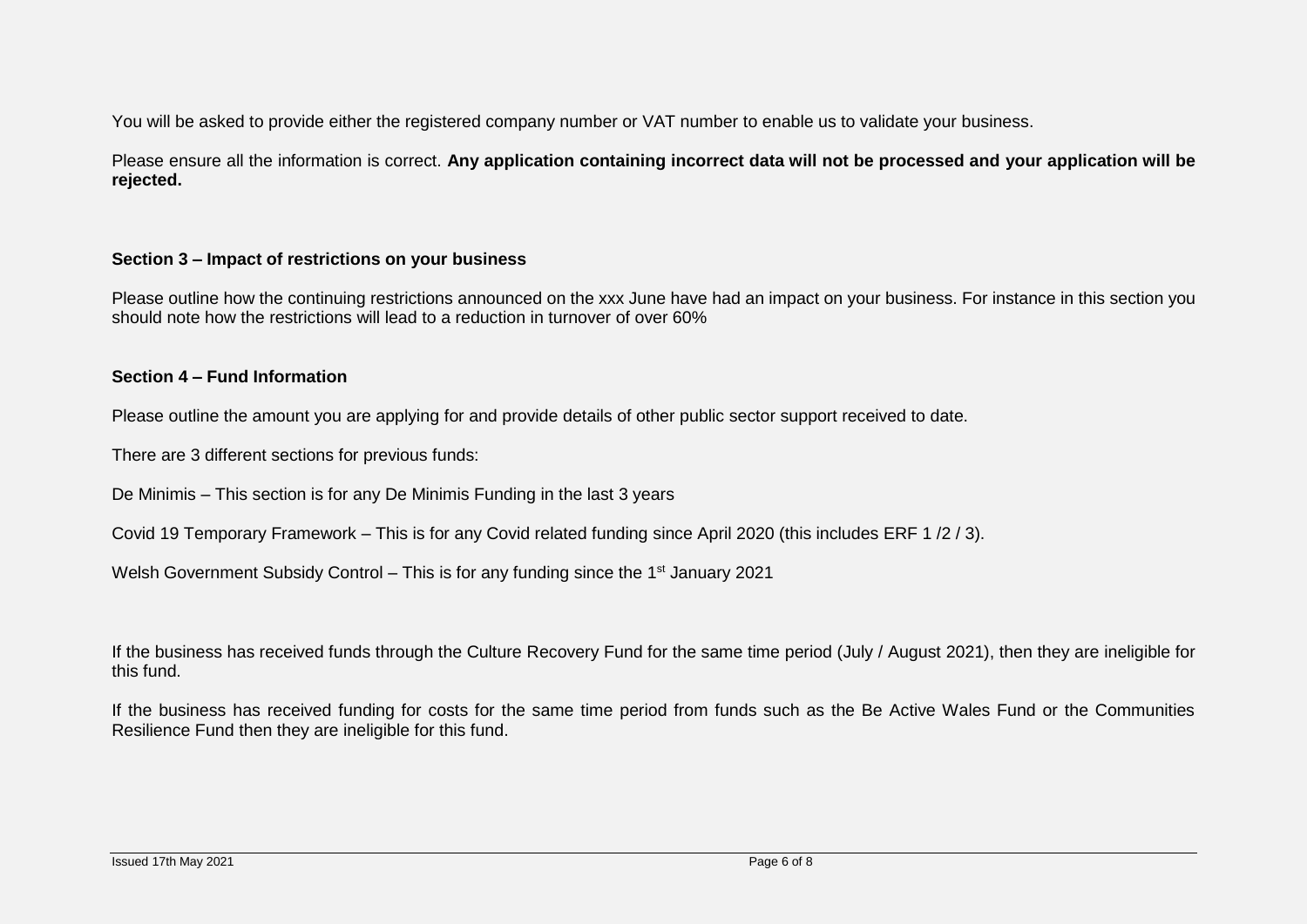#### **Section 5** - **Bank Details**

This information will be used to make the Grant payment to you.

Please ensure that correct bank details are provided. Incorrect bank details will result in non- payment of the grant and your application will be rejected.

Payments should be made to a business bank account, if the account details appear to be a personal account we will contact you to establish that it is a valid account for business transactions.

#### **Section 6 – Declarations**

It is very important that you have read this guidance document and understand the terms and conditions associated with this Grant application.

If you agree to the terms and conditions within this document and you can confirm that the information provided in the application is true and accurate, then you must tick the box and submit your application.

### **ECONOMIC RESILIENCE FUND - WHAT HAPPENS AFTER THE APPLICATION IS RECEIVED?**

Once we receive your application, you will receive an application reference number. **Please make a note of the application reference number for future correspondence.**

Decisions on applications will be made based on the information provided in the application form and further due diligence checks undertaken.

We aim to process grant applications within **30 days** of the fund being closed.

Once assessed you will receive an email to confirm whether your application has been approved in principle or rejected.

An approval in principle is **not** confirmation of grant award as further due diligence checks will be carried out. Successful applicants will be asked to accept the grant award offer and associated terms and conditions and provide bank statement for April – June2021, within 7 days of receipt, before payment can be made.

Failure to respond within this timescale will result in the offer being withdrawn. Please provide all the information requested in your response.

The e-mail address is [Covidmicrofund@gov.wales](mailto:Covidmicrofund@gov.wales)